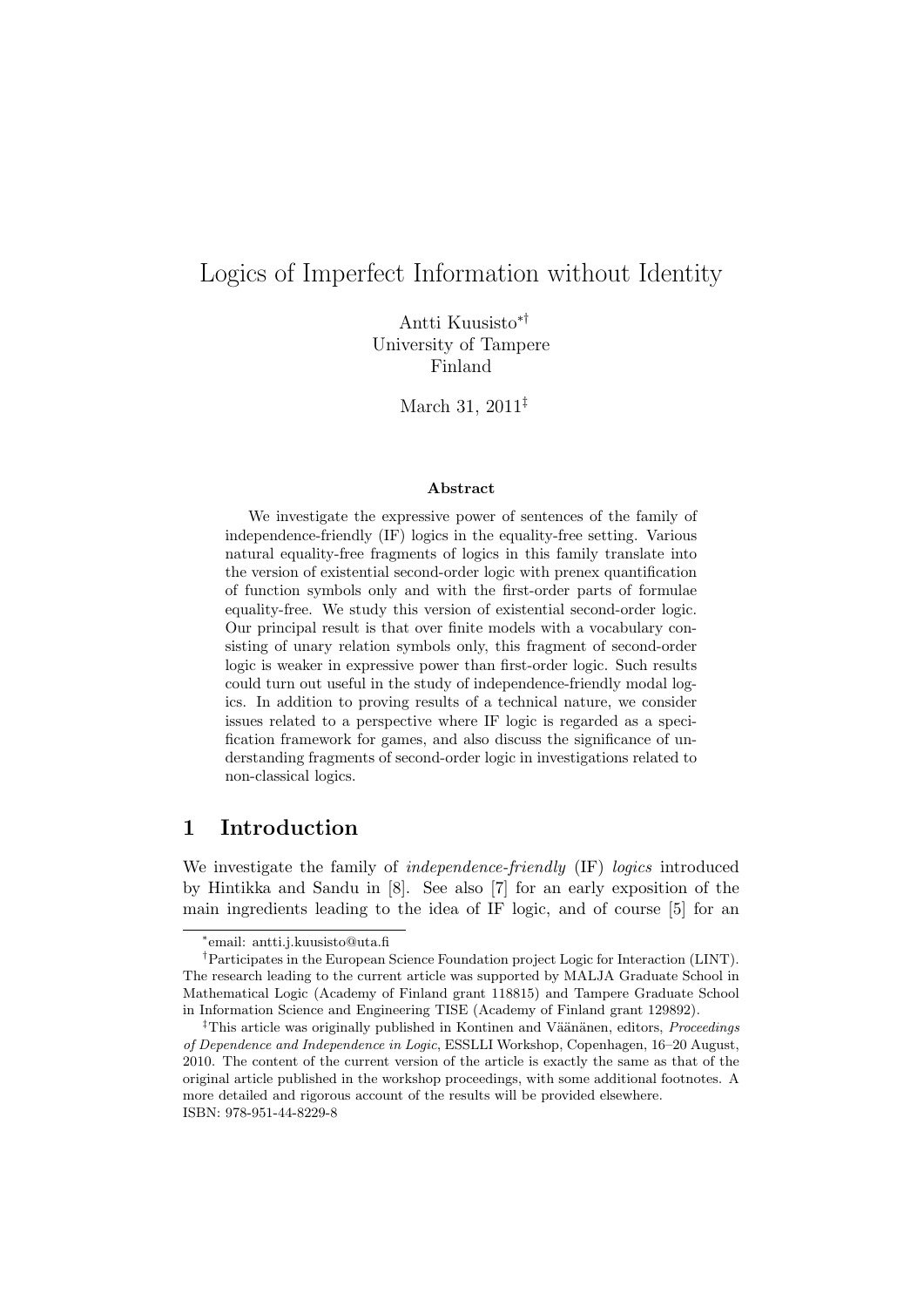even earlier discussion of ideas closely related to IF logic. Variants of IF logic have received a lot of attention recently; see  $[1, 4, 9, 10, 11, 13, 16]$  for example. Therefore we believe that the time is beginning to be mature for investigations not directly related to technical aspects concerning semantical issues. The focus of our work is the expressive power of the equality-free fragment of IF logic without slashed connectives. To be exact, we study the fragment of the system IF<sup>∗</sup> (see [1]) without equality and without slashed connectives. We denote this fragment by  $IF_{wo=}$ .

Even though motivated by questions related to the expressive power of  $IF_{wo=}$ , our study concerns a wider range of logics. In fact, our study focuses on the system  $fESO_{wo}=$  which is the version of existential second-order logic where the second-order quantifiers quantify function symbols only and where equality is not used. Here we allow for the function symbols to be nullary, i.e., to be interpreted as constants. With a careful inside-out Skolemization procedure preceeded by some preprocessing, any sentence of  $IF_{wo}=$  can be turned into a sentence of  $\text{fESO}_{wo}=$  that defines exactly the same class of models as the original  $IF_{wo}=$  sentence. However, results about  $fESO_{wo}=$ automatically apply to a wider range of logics. For example, the delightfully exotic looking expressions of the form

$$
\begin{pmatrix} \forall x_1 & \exists x_2 \\ \forall x_3 & \exists x_4 \end{pmatrix} \varphi(x_1, x_2, x_3, x_4),
$$

where a finite partially ordered quantifier preceeds an equality-free FO formula  $\varphi(x_1, x_2, x_3, x_4)$  (with the free variables  $x_1, x_2, x_3, x_4$ ), are equivalent to sentences of  $fESO_{wo}$  by the definition of Henkin [5]. Hence, whatever is inexpressible in  $\text{fESO}_{wo=1}$ , is automatically inexpressible with expressions of the above type. Thus by studying  $fESO_{wo}=$  we can kill multiple birds with one stone. This is part of a more general phenomenon. Results about fragments of second-order logic are very useful in the study of non-classical logics with devices giving them the capacity to express genuinely secondorder properties. A typical such non-classical logic often immediately translates into a fragment of second-order logic. Then, armed with theorems about fragments of second-order logic, one may immediately obtain a range of metatheoretic results concerning the non-classical logic in question. Such results could be, for example, related to decidability issues. By directing attention to fragments of second-order logic rather than the full system of second-order logic, one can often easily identify, for example, truth preserving model transformations etc. The very high expressive power of secondorder logic seems to often make it very difficult to obtain results like truth preserving model transformation theorems applying to all sentences of the system. These considerations provide part of the motivation for our study of the system  $fESO_{wo}=$ .

In addition to contributing to the general program of studying fragments of second-order logic, we believe that insights about sentences of the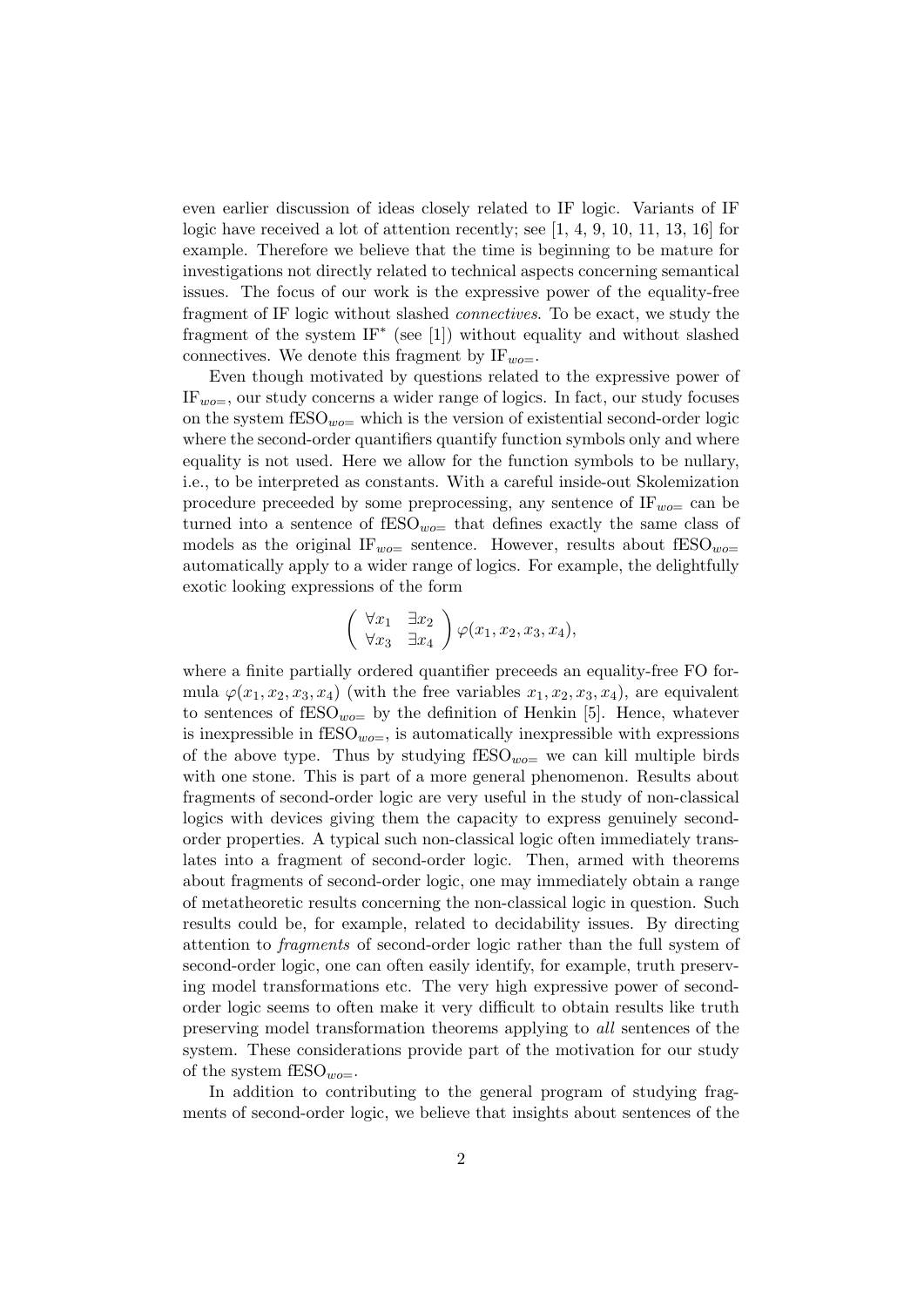equality-free systems  $IF_{wo}=$  and  $fESO_{wo}=$  can be more or less directly useful in the study of the independence-friendly modal logics of Tulenheimo [15] and Tulenheimo and Sevenster [14] and others. This is due to the fact that formulae of such systems tend to translate to formulae of  $IF_{wo}=$ . This realization provides an example that demonstrates the significance of the claim made about the study of fragments of second-order logic above.

In this paper we study the expressivity of *sentences* of  $IF_{wo}=$  only. A sentence of  $IF_{wo}=$  defines the class of models on which Eloise has a winning strategy in the related semantic game. We begin the paper by observing that  $fESO_{wo}=$  can define properties not definable in first-order logic FO (with equality), when the vocabulary under consideration contains at least one binary relation symbol. We then define a simple model-transformation that preserves the truth of  $fESO_{wo}=$  sentences, but not FO sentences. Therefore we observe that  $fESO_{wo}=$  and FO are incomparable with regard to expressive power. The same transformation of course also preserves the truth of  $IF_{wo}=$ sentences. We discuss the significance of this observation in relation to the use of IF logic as a specification language for games.

Finally, we ask whether  $fESO_{wo}=$  and FO are also incomparable with regard to expressive power when attention is limited to vocabularies containing only unary relation symbols. Our principal result is that over finite models with such a vocabulary,

$$
FO_{wo=} < fESO_{wo=} < FO,
$$

where  $FO_{wo}=$  denotes first-order logic without equality. So far we have not succeeded in establishing these results without the use of somewhat involved combinatorial arguments.

## 2 Preliminary Considerations

We assume the reader is familiar with first-order logic and independencefriendly logic. For a tour of properties of IF logic, see [1]. The version of IF logic studied in this paper is the version where slashed quantifiers  $\exists x/\{y_0, \ldots y_i\}, \forall x/\{y_0, \ldots y_i\}$  are allowed, but disjunctions and conjunctions do not have slash sets associated with them. To be exact, we study the fragment of the system  $IF^*$  (see [1]) without equality and without slashed connectives. We call this logic IF<sub>wo</sub>. For the semantics of IF<sub>wo</sub>, see Definition 4.2 in [1].

Our main tool in investigating  $IF_{wo=}$  is the logic fESO<sub>wo=</sub>, whose formulae are exactly the formulae of the type  $\exists \bar{f}\varphi$ , where  $\bar{f}$  is a finite vector of function symbols and  $\varphi$  is an FO formula without equality. The function symbols are allowed to be nullary, i.e., to be interpreted as constants. The formulae of  $fESO_{wo}=$  are interpreted according to the natural semantics.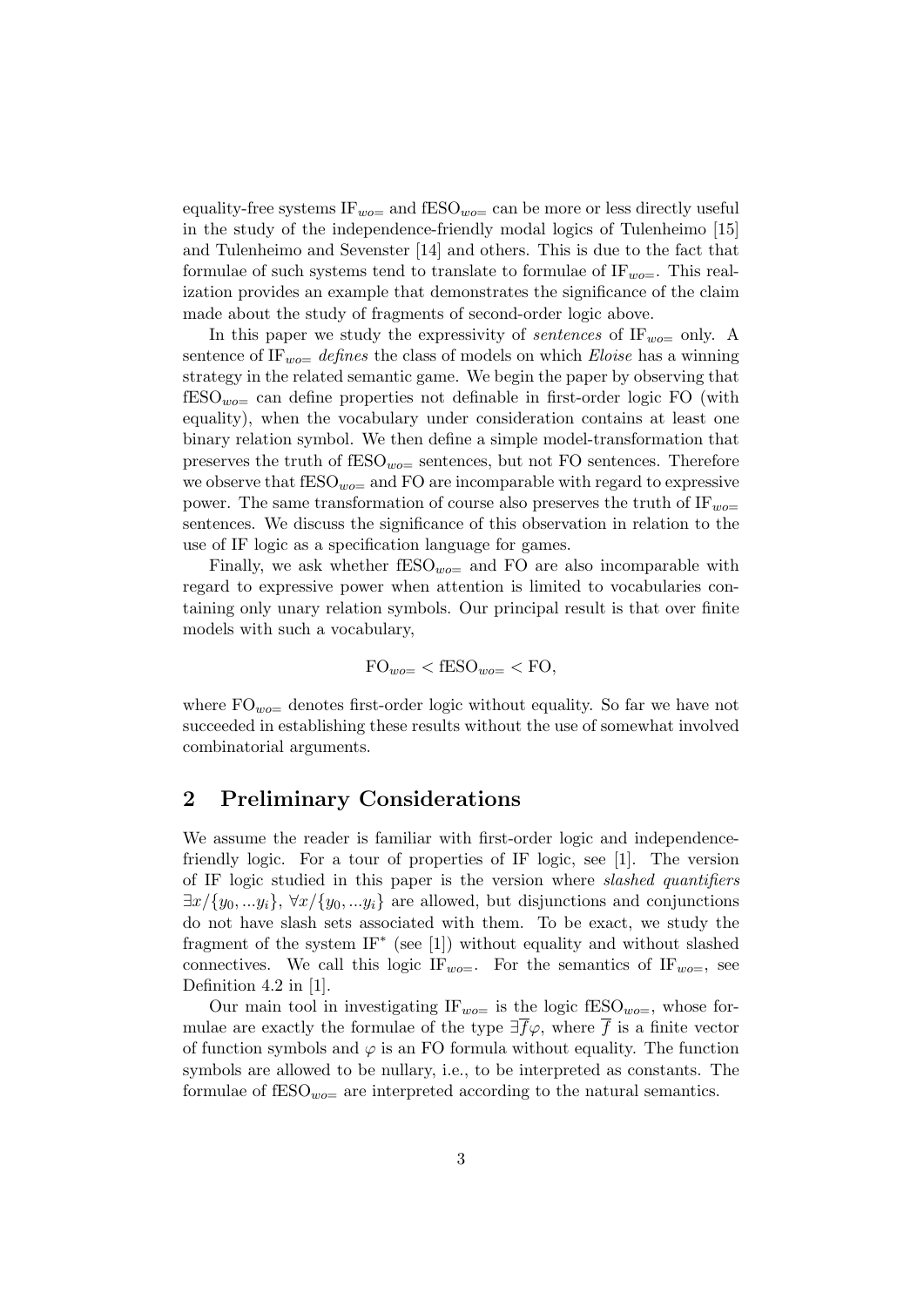A sentence  $\varphi$  of IF<sup>\*</sup> is called equivalent to a sentence  $\psi$  of fESO<sub>*wo*=</sub> (or, equivalently, a sentence of FO) if and only if Eloise has a winning strategy in the semantic game defined by  $\varphi$  exactly on those models where  $\psi$  is true. Any equality-free sentence of IF<sup>\*</sup> without slashed *connectives*, i.e., a sentence of  $IF_{wo=}$ , can be transformed to an equivalent sentence of  $fESO_{wo}=$ . We base this claim on Theorem 10.2 of [1] which implies that any sentence of IF<sub>wo=</sub> can be put to an equivalent prenex normal form with exactly the original propositional skeleton, and the transformation can be done so that connectives and quantifiers without slash sets associated with them remain unslashed. As the propositional skeleton of the new prenex sentence is the same as that of the original sentence, the transformation process does not introduce equality symbols. Furthermore, we obtain a sentence that is regular, implying that no quantifier for a variable occurs within the scope of another quantifier for the same varible. See [1] for details. A sentence in this normal form can then be Skolemized in a careful insideout fashion. The procedure eliminates existential quantifiers and introduces fresh function symbols. The related functions encode the way Eloise can play the semantic game. The procedure does not introduce equality or slashed connectives. The slash sets associated with universal quantifiers get eliminated. Finally, the fresh function symbols are prenex quantified existentially, resulting in a sentence of  $\text{fESO}_{wo}=$  equivalent to the original  $IF_{wo}=$  sentence.

The reader uneasy about this translation should note that the results in the current paper are mainly about for  $fESO_{wo=}$ , and the statements about  $IF_{wo}=$  are mostly nothing more than direct corollaries to results concerning  $fESO_{wo}$ .

# 3 Expressivity of  $IF_{wo}=$  and  $fESO_{wo}=$  over Models with a Relational Vocabulary

We begin the section by making the simple observation that  $IF_{wo}=$  and FO are incomparable with regard to the expressive power of sentences over vocabularies containing at least one binary relation symbol.<sup>1</sup> Here we do not limit our attention to finite models only.

**Proposition 3.1.** Let  $V$  be a vocabulary containing at least one binary relation symbol  $R$ . Then there is a class of  $V$ -models definable by a sentence of IF<sub>wo</sub> and also a sentence of fESO<sub>wo</sub> that is not definable by a sentence of FO.

<sup>&</sup>lt;sup>1</sup>A trick similar to the one used in the proof below can be easily used to show that  $fESO_{wo}$  is not closed under negation. The argument is based on the fact that existential second-order logic ESO can easily define infinity, but cannot define finiteness due to compactness.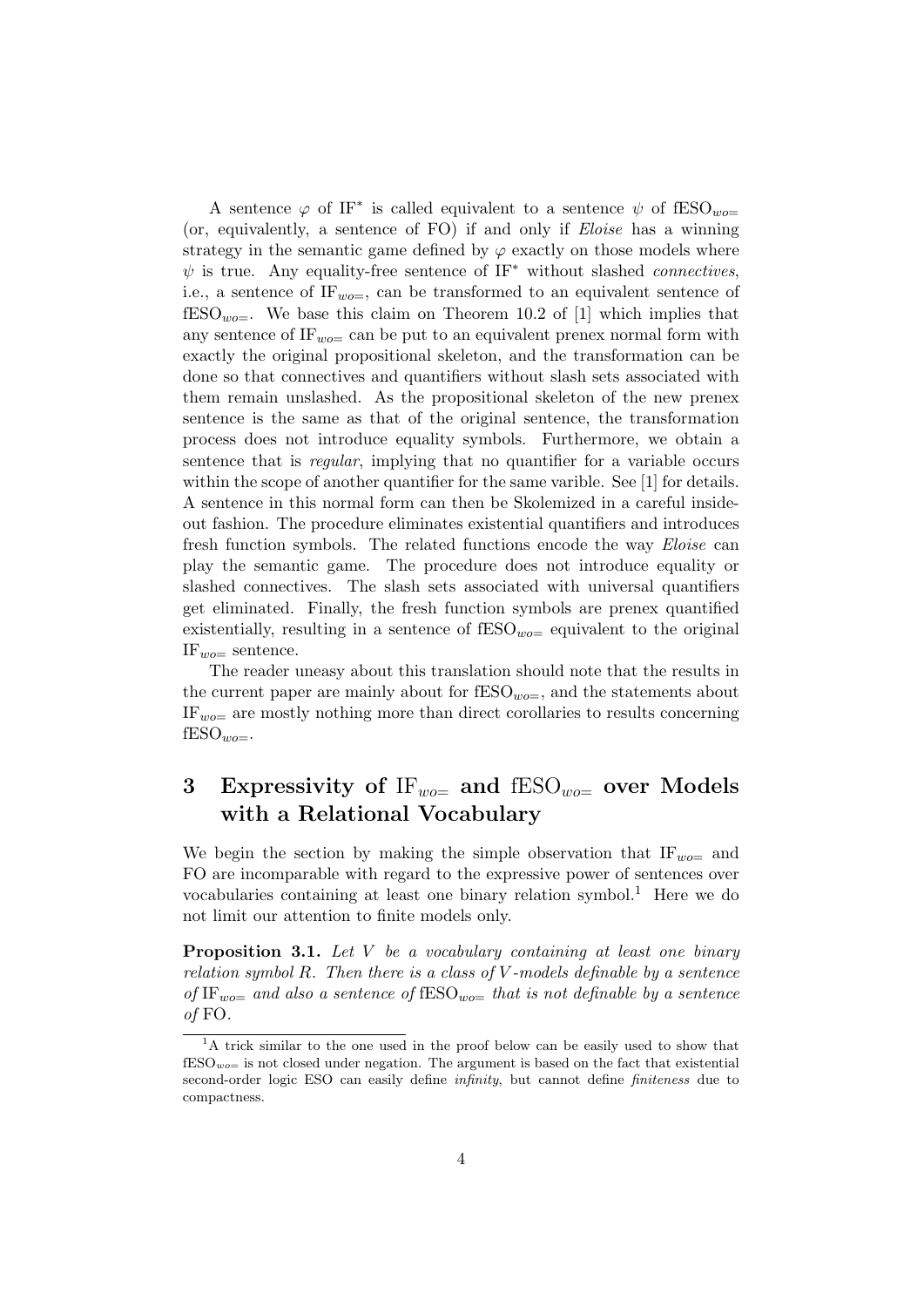*Proof.* It is well known that there is an IF sentence  $\varphi$  (with equality and without slashed connectives) that is true in exactly those models whose domain has an even or an infinite cardinality. Let  $\varphi'$  be the sentence obtained from  $\varphi$  by replacing each atom of the type  $x = y$  by the atom  $R(x, y)$ . Let  $C$  be the class of finite V-models  $\mathfrak A$  such that

$$
R^{\mathfrak{A}} = \{ (a, a) \mid a \in Dom(\mathfrak{A}) \}.
$$

It is clear that with respect to C, the sentence  $\varphi'$  defines the class  $C_{even}$ of models whose domain is even. A straightforward Ehrenfeucht-Fraïssé argument shows that the class  $C_{even}$  is not definable with respect to C by any FO sentence. Since there is no FO sentence that is equivalent over  $C$  to  $\varphi'$ , there is no FO sentence equivalent to  $\varphi'$ .

Since  $\varphi'$  can be transformed to an equivalent fESO<sub>*wo*=</sub> sentence, it follows that  $fESO_{wo} \leq FO$  with regard to expressive power of sentences over the class of V -models.  $\Box$ 

#### 3.1 Bloating Models

We now define a model-transformation under which the truth of  $\text{fESO}_{wo}$ sentences is preserved.

**Definition 3.2.** Let  $V$  be a relational vocabulary containing only unary and binary relation symbols. (We restrict our attention to at most binary relation symbols for the sake of simplicity.) Let  $\mathfrak{A}$  be a V-model with the domain A, and let  $a \in A$ . Let S be some set such that  $S \cap A = \emptyset$ . Define the V-model  $\mathfrak B$  as follows.

- 1. The domain of  $\mathfrak{B}$  is the set  $A \cup S$ .
- 2. Let  $P \in V$  be a unary relation symbol. We define  $P^{\mathfrak{B}}$  as follows.
	- (a) For all  $v \in A$ ,  $v \in P^{\mathfrak{B}}$  iff  $v \in P^{\mathfrak{A}}$ .
	- (b) For all  $s \in S$ ,  $s \in P^{\mathfrak{B}}$  iff  $a \in P^{\mathfrak{A}}$ .
- 3. Let  $R \in V$  be a binary relation symbol. We define  $R^{\mathfrak{B}}$  as follows.
	- (a) For all  $\overline{v} \in A \times A$ ,  $\overline{v} \in R^{\mathfrak{B}}$  iff  $\overline{v} \in R^{\mathfrak{A}}$ .
	- (b) For all  $s \in S$  and all  $v \in A$ ,  $(v, s) \in R^{\mathfrak{B}}$  iff  $(v, a) \in R^{\mathfrak{A}}$ .
	- (c) For all  $s \in S$  and all  $v \in A$ ,  $(s, v) \in R^{\mathfrak{B}}$  iff  $(a, v) \in R^{\mathfrak{A}}$ .
	- (d) For all  $s, s' \in S$ ,  $(s, s') \in R^{\mathfrak{B}}$  iff  $(a, a) \in R^{\mathfrak{A}}$ .

We call the model  $\mathfrak{B}$  a *bloating* of  $\mathfrak{A}$ . Figure 1 illustrates how this model transformation affects models.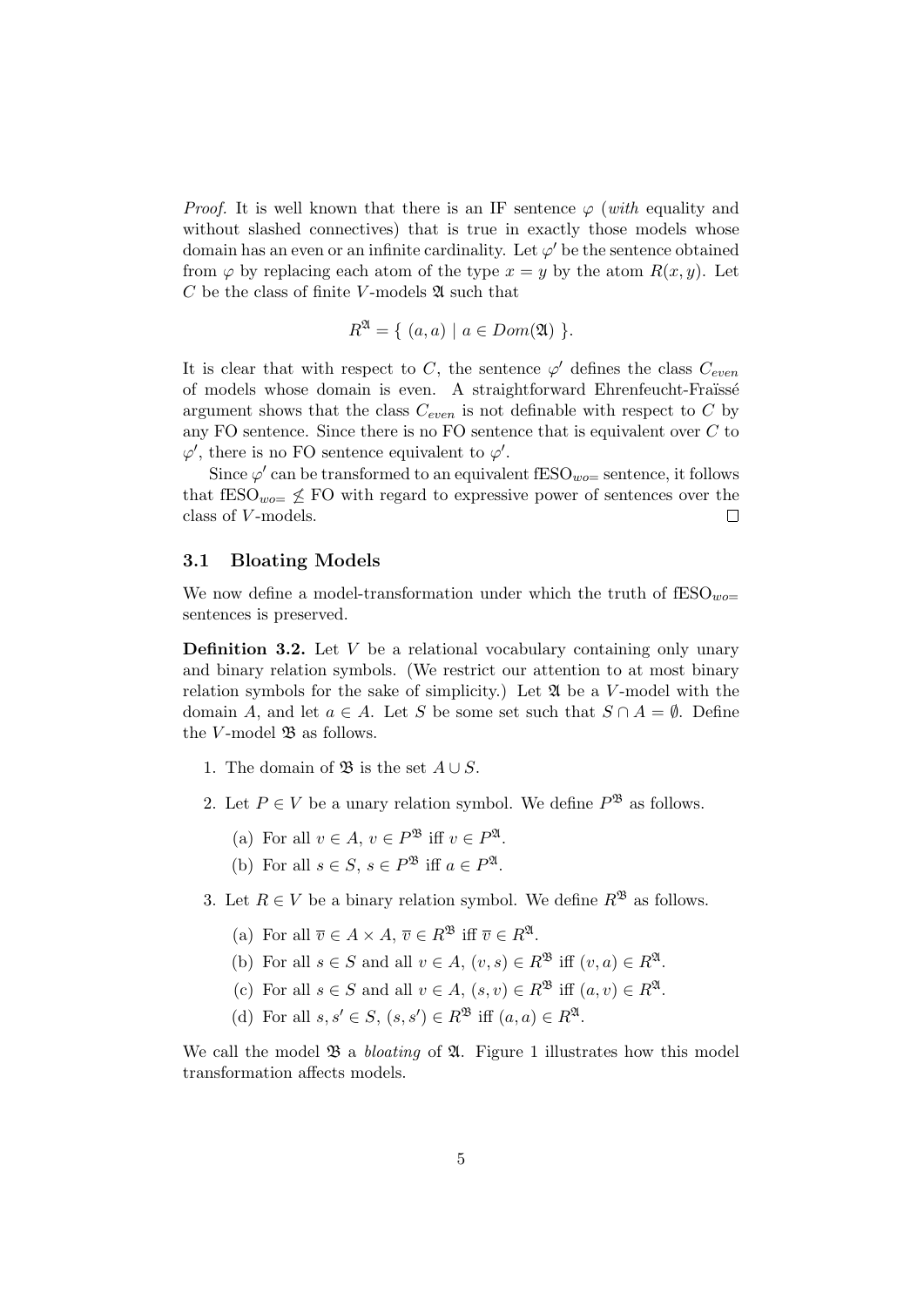

Figure 1: The figure shows three structures of a vocabulary consisting of one binary and one unary relation symbol. The shaded areas correspond to the extensions of the unary relation symbol. The structure in the middle is a bloating of the structure on the left. The structure in the middle is obtained from the one on the left by adding two new copies of the middle right element. The structure on the right is a bloating of the structure in the middle obtained by adding two copies of the middle left element.

**Theorem 3.3.** Let  $V$  be a vocabulary containing unary and binary relation symbols only. The truth of  $fESO_{wo}=$  sentences is preserved from V-models to their bloatings.

*Proof.* Let  $\mathfrak A$  be a V-model and  $\varphi$  a sentence of fESO<sub>*wo*=</sub>. We assume that  $\varphi$  is of the form  $\exists \bar{f}\psi$ , where the symbols f are function symbols (some of them perhaps nullary) and  $\psi$  is a first-order sentence without existential quantifiers and with negations pushed to the atomic level. This normal form is obtained by first transferring the first-order part of  $\varphi$  into negation normal form and then Skolemizing the resulting sentence.<sup>2</sup> The freshly introduced Skolem functions are prenex quantified existentially, so the vocabulary of  $\exists \bar{f}\psi$  is the same as that of  $\varphi$ . The process of transferring  $\varphi$  into the described normal form does not introduce equality.

Let  $\mathfrak A$  and  $\mathfrak B$  be as in Definition 3.2. The models there had the domains A and  $A\cup S$ , respectively, and the element  $a\in A$  was used in order to define **B**. We assume that  $\mathfrak{A} \models \exists \bar{f} \psi$  and expand  $\mathfrak{A}$  to a model  $\mathfrak{A}' = (\mathfrak{A}, \overline{f^{\mathfrak{A}'}})$  such that  $\mathfrak{A}' \models \psi$ . We then expand  $\mathfrak{B}$  to a model  $\mathfrak{B}' = (\mathfrak{B}, \overline{f^{\mathfrak{B}'}})$  as follows.

1. For each k-ary symbol f, we let  $f^{\mathfrak{B}'} \restriction A^k = f^{\mathfrak{A}'} \restriction A^k$ . Note that when  $k = 0$ , i.e., when f is a constant symbol, then  $f^{\mathfrak{B}'} = f^{\mathfrak{A}'}$ .

 $2A$ gain, before Skolemizing, we preprocess the sentence by putting it into prenex normal form without nested quantification of the same variable.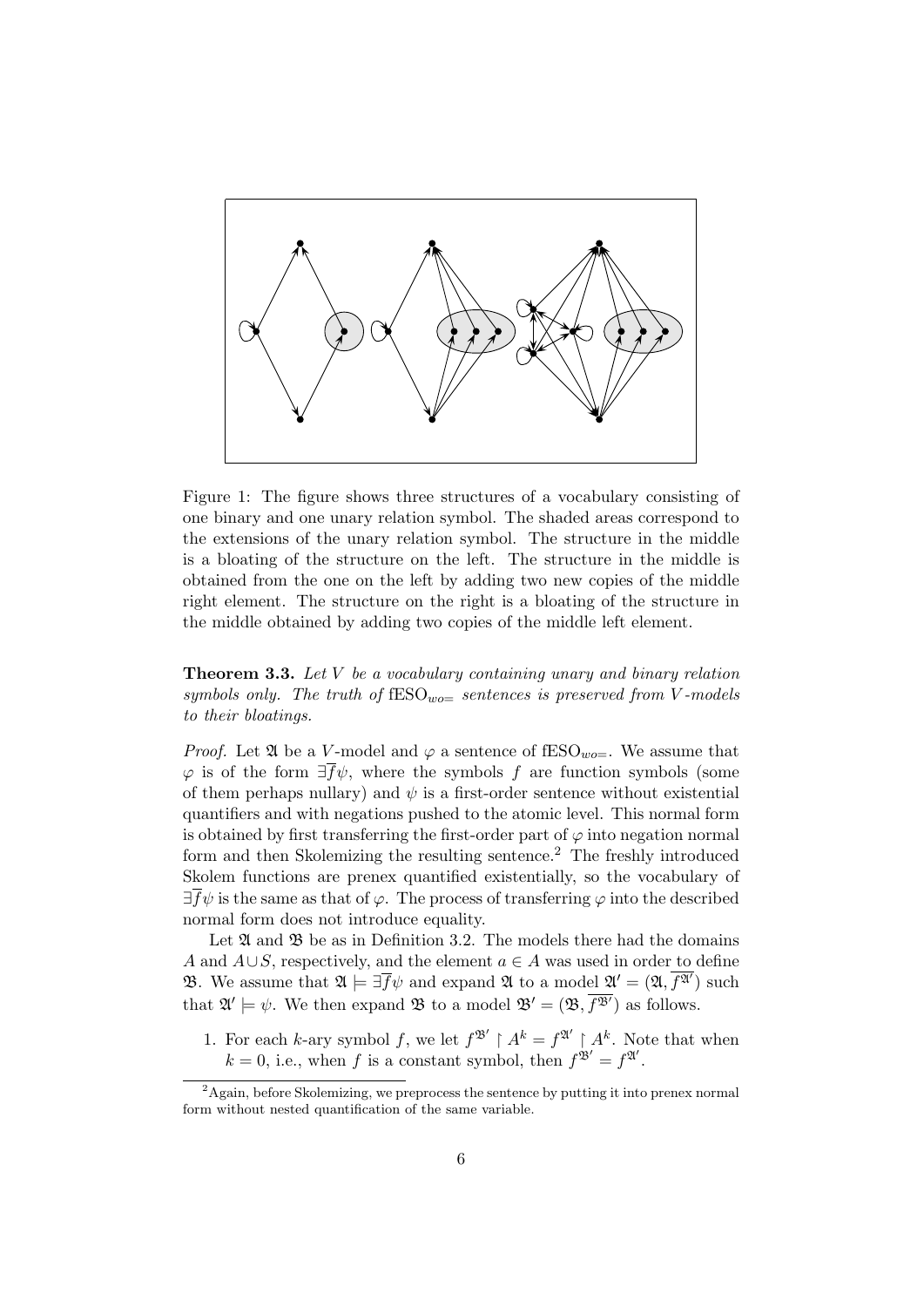2. For each k-tuple  $\overline{w} \in (A \cup S)^k$  containing points from the set S, we define the k-tuple  $\overline{w}'$ , where each co-ordinate value  $s \in S$  of  $\overline{w}$  is replaced by the element a. We then set  $f^{\mathfrak{B}'}(\overline{w}) = f^{\mathfrak{A}'}(\overline{w}')$ .

We then establish that  $\mathfrak{B}' \models \psi$ . The proof is a simple induction on the structure of  $\psi$ . For each variable assignment h with codomain A, let  $q(h)$ denote the set of all variable assignments with codomain  $A \cup S$  that can be obtained from  $h$  by allowing some subset of the variables mapping to the element  $a$  to map to elements in  $S$ . We prove that for every variable assignment h with codomain A and every subformula  $\chi$  of  $\psi$ ,

$$
\mathfrak{A}', h \models \chi \Rightarrow \forall h' \in g(h)(\mathfrak{B}', h' \models \chi).
$$

The cases for atomic and negated atomic formulae form the basis of the induction. The claim for these formulae follows immediately with the help of the observation that  $h(t) = h'(t)$  for all h and  $h' \in g(h)$  and terms t that contain function symbols, i.e., terms that are not variable symbols. We will next establish this claim by induction on the nesting depth of function symbols.

The basis of the induction deals with the terms of nesting depth one, i.e., terms of the type  $f(x_1, ..., x_k)$  and c, where the symbols  $x_1, ..., x_k$  are variable symbols and the symbol  $c$  is a constant symbol. It is immediate that  $h(t) = h'(t)$  for all h and  $h' \in g(h)$  and all such terms t of nesting depth one.

Now let  $f(t_1, ..., t_k)$  be a term of nesting depth  $n + 1$ . By the induction hypothesis, for each one of the terms  $t_i$  that is not a variable symbol, we have  $h(t_i) = h'(t_i)$ . For the terms  $t_i$  that are variable symbols and for which  $h(t_i) \neq a$ , we have  $h(t_i) = h'(t_i)$ . For the terms  $t_i$  that are variable symbols and for which  $h(t_i) = a$ , we have either  $h'(t_i) = a$  or  $h'(t_i) \in S$ . We therefore notice that we obtain the tuple  $(h(t_1),...,h(t_k))$ from the tuple  $(h'(t_1),...,h'(t_k))$  by replacing the elements  $u \in S$  of the tuple  $((h'(t_1),...,h'(t_k))$  by the element a. Therefore we conclude, by the definition of the function  $f^{\mathfrak{B}'}$ , that

$$
f^{\mathfrak{B}'}(h'(t_1),...,h'(t_k)) = f^{\mathfrak{A}'}(h(t_1),...,h(t_k)).
$$

This concludes the induction on terms and therefore the basis of the original induction on the structure of  $\psi$  has now been established. We return to the original induction.

The connective cases are trivial and the quantifier case relatively straightforward. We discuss the details of the quantifier case here.

Assume  $\mathfrak{A}', h \models \forall x \alpha(x)$ . We need to show that for all  $h' \in g(h)$ ,  $\mathfrak{B}', h' \models \forall x \alpha(x)$ . Assume, for contradiction, that for some  $h'' \in g(h)$  we have  $\mathfrak{B}', h'' \not\models \forall x \alpha(x)$ . Therefore, for some  $u \in A \cup S$ , we have  $\mathfrak{B}', h'' \frac{u}{x} \not\models \alpha(x)$ . It suffices to show that  $h''\frac{u}{x} \in g(h\frac{v}{x})$  $\frac{v}{x}$ ) for some  $v \in A$ . This suffices, as the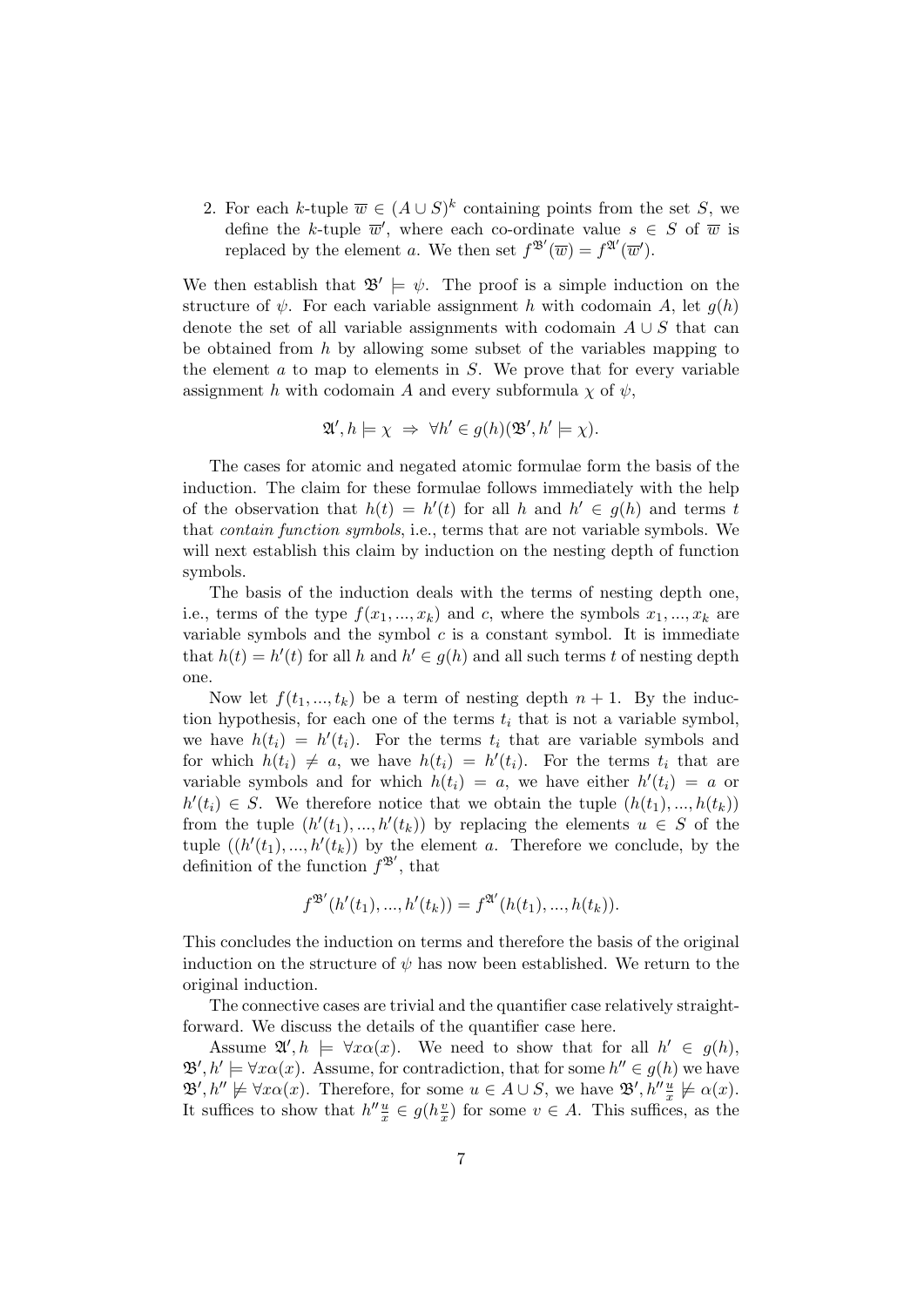assumption  $\mathfrak{A}', h \models \forall x \alpha(x)$  first implies that  $\mathfrak{A}', h_x^{\nu} \models \alpha(x)$ , which in turn then implies, by the induction hypothesis, that  $\mathfrak{B}', h''\frac{u}{x} \models \alpha(x)$ .

If  $u \in A$ , let  $v = u$ . Then, as  $h'' \in g(h)$ , we have  $h'' \frac{u}{x} = h'' \frac{v}{x} \in g(h^{\frac{v}{x}})$  $\frac{v}{x}$ ). If  $u \in S$ , we let  $v = a$ . Then, as  $h'' \in g(h)$ , we have  $h'' \frac{u}{x} \in g(h^{\frac{a}{x}})$  $\frac{a}{x}$ ) = g( $h\frac{v}{x}$  $\frac{v}{x}$ .

An immediate consequence of Theorem 3.3 is that  $FO \nleq fESO_{wo}$  because there exist first-order sentences whose truth is not preserved under bloating.

Theorem 3.3 is interesting when regarding IF logic as a kind of a specification language for games. Let  $V$  be a vocabulary of the type defined in Theorem 3.3. Let the equality-free and slash connective-free IF sentence  $\varphi$ of the vocabulary V specify some class of games and assume we know some board (i.e., a V-model) on which Eloise wins the game (i.e.,  $\varphi$  is true on that model). The theorem then gives us a whole range of new, larger boards where she wins the game specified by  $\varphi$ . On the other hand, non-winning and in fact even indeterminacy are clearly preserved in reverse bloatings. This follows directly by a dualization argument.

# 4 Expressivity of  $fESO_{wo}=$  and  $IF_{wo}=$  over Finite Models with a Unary Relational Vocabulary

We now turn our attention to finite models whose vocabulary contains only unary relation symbols. Over such finite models, the picture is quite different from the case where there is a binary relation symbol in the vocabulary. We will show that over the class of finite models whose vocabulary contains only unary relation symbols,

$$
FO_{wo=} < fESO_{wo=} < FO.
$$

We first discuss the latter inequality and then the former one.

### 4.1  $fESO_{wo}$  < FO over the Class of Finite Models with a Unary Vocabulary

In this subsection, we establish that  $fESO_{wo}=$  < FO over the class of finite models with a unary relational vocabulary. Therefore also  $IF_{wo}=$  < FO over that class. We begin by making a number of auxiliary definitions.

Let U be a finite vocabulary containing unary relation symbols only. A unary U-type (with the free variable x) is a conjunction  $\tau$  with |U| conjuncts such that for each  $P \in U$ , exactly one of the formulae  $P(x)$  and  $\neg P(x)$  is a conjunct of  $\tau$ . Let  $T = {\tau_1, ..., \tau_{|T|}}$  be the set of unary U-types.<sup>3</sup> The

 $\overline{\text{3We assume some standard ordering of conjuncts and bracketing, so that there are}$ exactly  $2^{|U|}$  different unary U-types, and different unary U-types are non-equivalent. Here and everywhere below, we consider explicitly only the cases where  $U \neq \emptyset$ .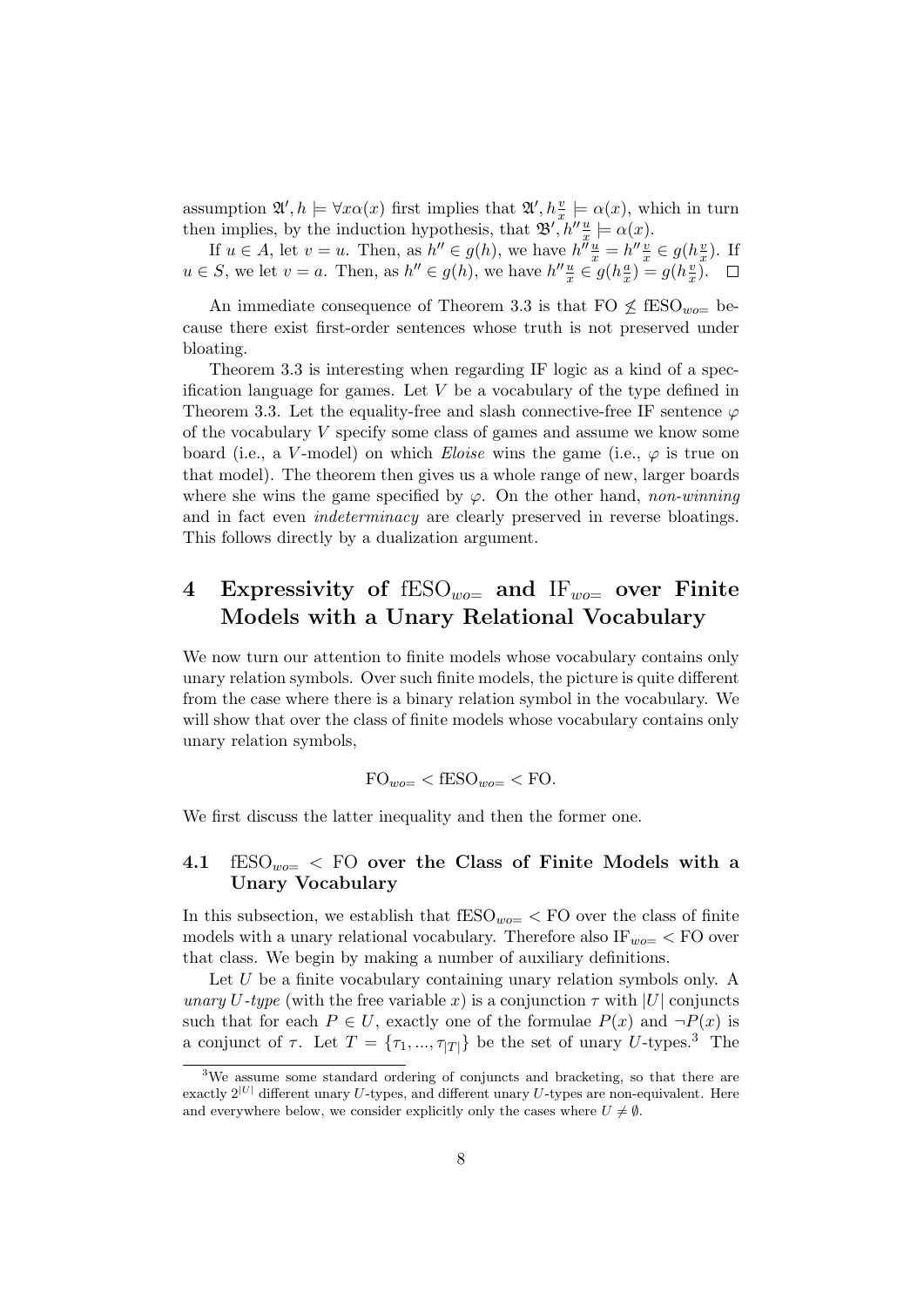domain of each (finite) U-model  $\mathfrak{A}$  is partitioned into some number  $n \leq |T|$ of sets  $S_i$  such that the elements of  $S_i$  realize, i.e., satisfy, the type  $\tau_i \in T$ . (Here an element  $a \in Dom(\mathfrak{A})$  realizes (satisfies) the type  $\tau_i$  if and only if  $\mathfrak{A} \models \tau_i(a)$  in the usual sense of first-order logic.)

Let  $n \in \mathbb{N}_{\geq 1}$ , and let  $k = 2^n$ . Any relation

 $R \subseteq \mathbb{N}^k \setminus \{0\}^k$ 

is called a *spectrum*. We associate sentences of FO and  $\text{fESO}_{wo}=$  with spectra in a way specified in the following definition.

**Definition 4.1.** Let  $V$  be a vocabulary containing unary relation symbols only. Let  $\varphi$  be a sentence of FO or fESO<sub>*wo*=</sub> of the vocabulary V. Let  $U \subseteq V$ be the finite set of relation symbols occurring in  $\varphi$ . Let  $T = \{\tau_1, ..., \tau_{|T|}\}$  be the finite set of unary U-types, and let  $\leq^T$  denote a linear ordering of the types in T defined such that  $\tau_i \leq^T \tau_j$  iff  $i \leq j$ . Define the relation  $R_\varphi \subseteq \mathbb{N}^{|T|}$ such that  $(n_1, ..., n_{|T|}) \in R_\varphi$  iff there exists a finite U-model  $\mathfrak A$  of  $\varphi$  such that for all  $i \in \{1, ..., |T|\}$ , the number of points in the domain of  $\mathfrak A$  that satisfy  $\tau_i$  is  $n_i$ . We call such a relation  $R_\varphi$  the *spectrum of*  $\varphi$  (with respect to the ordering  $\leq^T$ ).

Notice that the class of finite V-models defined by  $\varphi$  is completely characterized by the spectrum  $R_{\varphi} \subseteq \mathbb{N}^{|T|}$ . We next define a special family of spectra and then establish that this family exactly characterizes the expressive power of FO over the class of (finite) models with a vocabulary containing unary relation symbols only. See Figure 2 for an illustration of a spectrum of a sentence of FO with a unary relational vocabulary.

**Definition 4.2.** Let  $l = 2^{l'}$  for some  $l' \in \mathbb{N}_{\geq 1}$ . Let  $R \subseteq \mathbb{N}^l$  be a spectrum for which there exists a number  $n \in \mathbb{N}_{\geq 1}$  such that for all co-ordinate positions  $i \in \{1, ..., l\}$ , all integers  $k, k' > n$  and all  $m_1, ..., m_{i-1}, m_{i+1}, ..., m_l$  ∈ N, we have

$$
(m_1, ..., m_{i-1}, k, m_{i+1}, ..., m_l) \in R
$$
  

$$
\Leftrightarrow
$$
  

$$
(m_1, ..., m_{i-1}, k', m_{i+1}, ..., m_l) \in R.
$$

We call such a number n a *stabilizer* of the spectrum  $R$ . A spectrum with a stabilizer is called a stabilizing spectrum.

**Proposition 4.3.** A spectrum  $R$  is a stabilizing spectrum if and only if  $R$ is a spectrum of some FO sentence.

Proof. Given a stabilizing spectrum, it is easy to write a corresponding FO sentence by applying the quantifiers  $\exists^{=j}$  and  $\exists^{\geq j}$  expressible with the use of the equality symbol. (Here  $\exists^{=j} x \varphi(x)$  states that there exists exactly j elements a such that  $\varphi(a)$  holds, and  $\exists^{\geq j}$  is defined analogously.)

The fact that each spectrum of an FO sentence is stabilizing follows by a straightforward Ehrenfeucht-Fraïssé argument.  $\Box$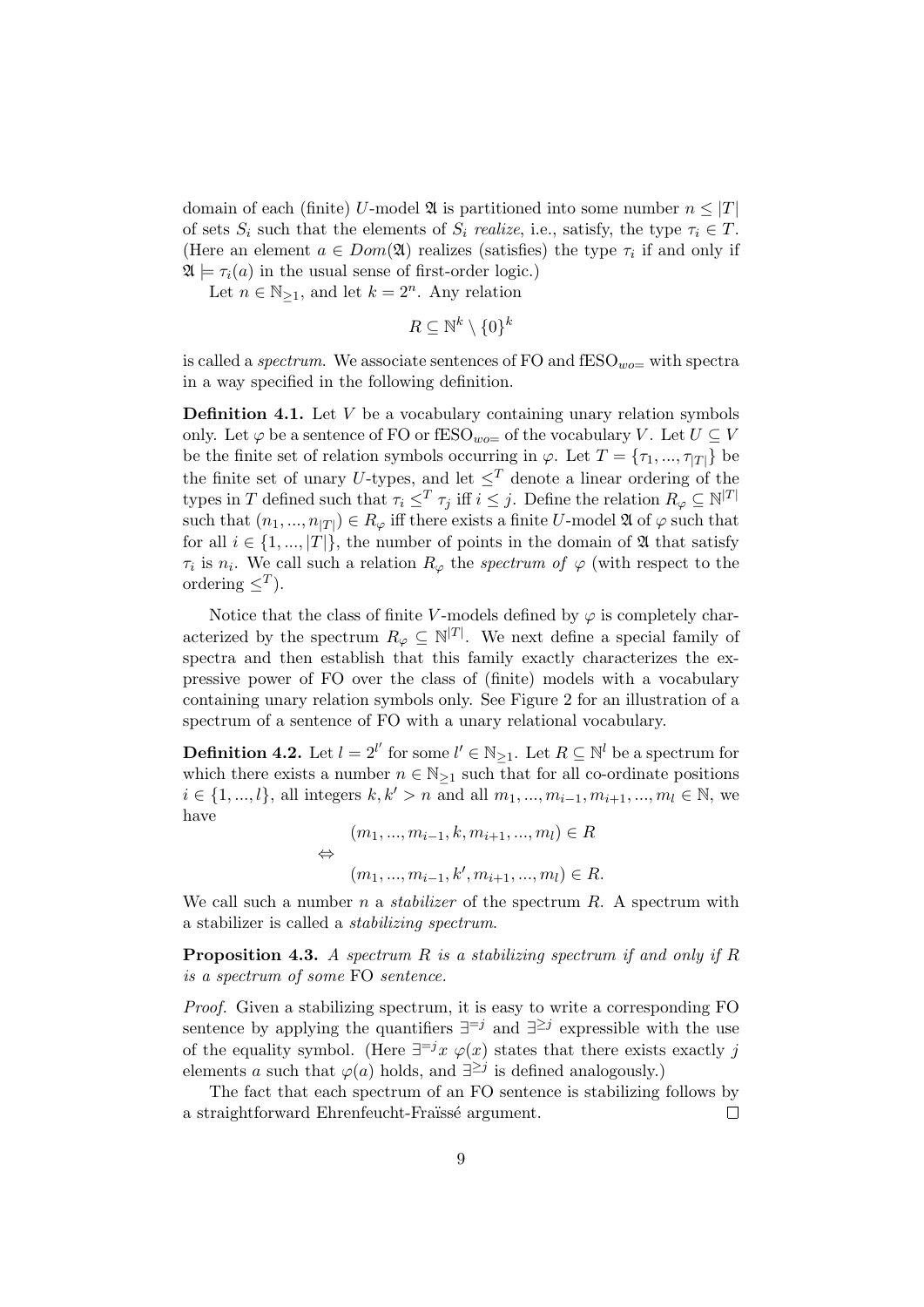

Figure 2: The figure illustrates a stabilizing spectrum that corresponds to some FO sentence  $\varphi$  of the vocabulary  $\{P\}$ , where P is a unary relation symbol. A plus symbol occurs at the position  $(i, j)$  iff there exists a  $\{P\}$ model **2** satisfying  $\varphi$  such that  $|P^{\mathfrak{A}}| = i$  and  $|A \setminus P^{\mathfrak{A}}| = j$ , where  $A =$  $Dom(\mathfrak{A})$ . In other words, the number of points in the domain of  $\mathfrak A$  satisfying the type  $P(x)$  is i and the number of points satisfying the type  $\neg P(x)$  is j. The spectra for FO sentences divide the  $xy$ -plane into four distinct regions. The upper right region always contains either only plus symbols or only minus symbols. In the bottom left region, any distribution is possible. (The point (0, 0) always contains a minus symbol though since we do not allow for models to have an empty domain.)

Next we define some order theoretic concepts and then prove a number of related results that are needed for the proof of the main theorem (Theorem 4.7) of the current section.

A structure  $\mathfrak{A} = (A, \leq^{\mathfrak{A}})$  is a partial order if  $\leq^{\mathfrak{A}} \subseteq A \times A$  is a reflexive, transitive and antisymmetric binary relation. Given a partial order  $\mathfrak{A} =$  $(A, \leq^{\mathfrak{A}})$ , we let  $\lt^{\mathfrak{A}}$  denote the irreflexive version of the order  $\leq^{\mathfrak{A}}$ . A partial order is well-founded if no strictly decreasing infinite sequence occurs in it. That is, a partial order  $\mathfrak{A} = (A, \leq^{\mathfrak{A}})$  is well-founded if for each each sequence  $s : \mathbb{N} \longrightarrow A$  there exist numbers  $i, j \in \mathbb{N}$  such that  $i < j$  and  $s(j) \nless^{\mathfrak{A}} s(i)$ . An antichain  $S \subseteq A$  of a partial order  $\mathfrak{A} = (A, \leq^{\mathfrak{A}})$  is a set such that for all distinct elements  $s, s' \in S$ , we have  $s \nleq^{\mathfrak{A}} s'$  and  $s' \nleq^{\mathfrak{A}} s$ . In other words, the distinct elements  $s$  and  $s'$  are incomparable. A well-founded partial order that does not contain an infinite antichain is called a partial well order, or a pwo.

Let  $\mathfrak{A} = (A, \leq^{\mathfrak{A}})$  and  $\mathfrak{B} = (B, \leq^{\mathfrak{B}})$  be partial orders. The *Cartesian*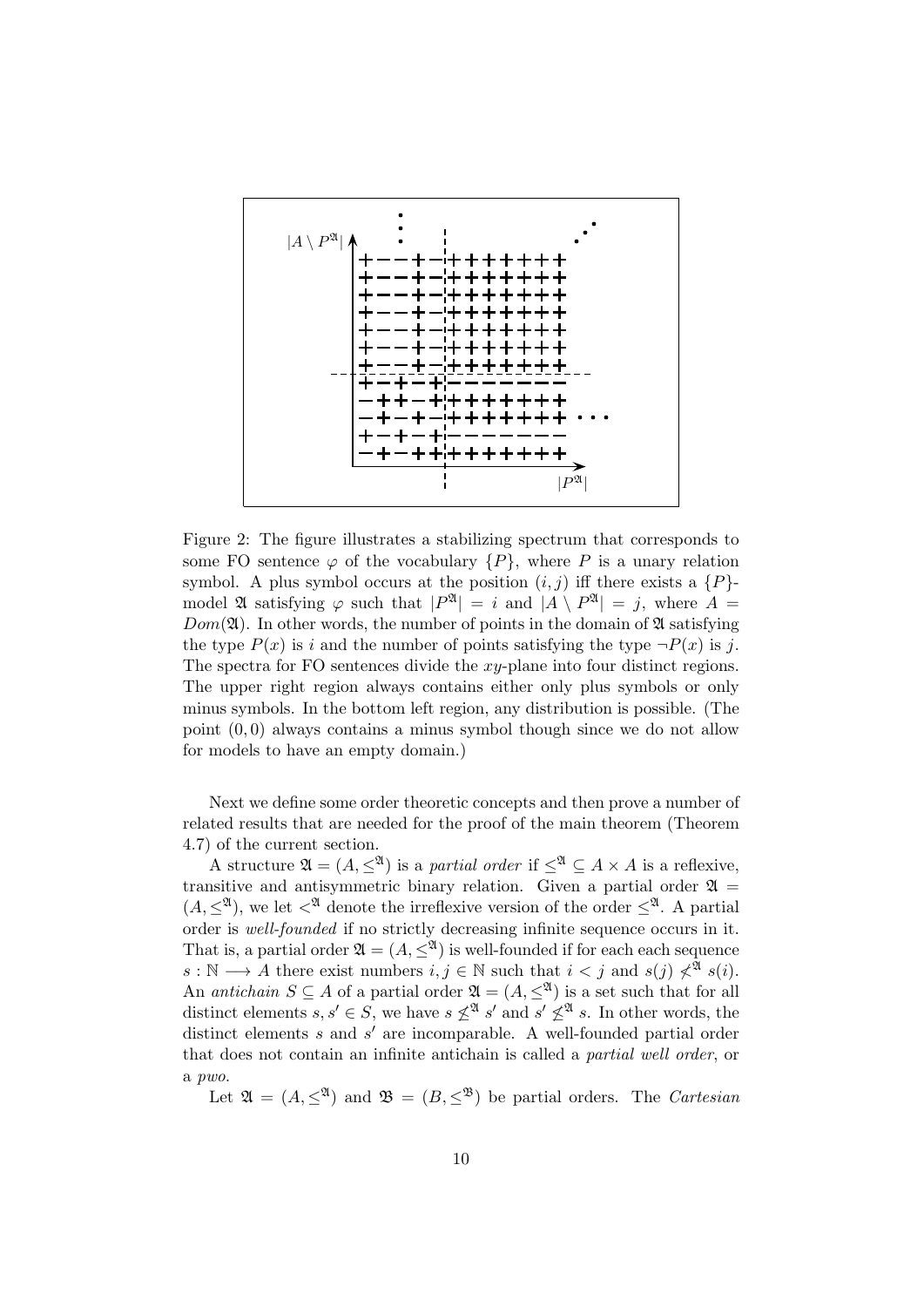product  $\mathfrak{A} \times \mathfrak{B}$  of the structures is the partial order defined in the following way.

- 1. The domain of  $\mathfrak{A} \times \mathfrak{B}$  is the Cartesian product  $A \times B$ .
- 2. The binary relation  $\leq^{\mathfrak{A}\times\mathfrak{B}} \subseteq (A\times B)\times(A\times B)$  is defined in a pointwise fashion as follows.

$$
(a, b) \leq^{\mathfrak{A} \times \mathfrak{B}} (a', b') \Leftrightarrow (a \leq^{\mathfrak{A}} a' \text{ and } b \leq^{\mathfrak{B}} b')
$$

For each  $k \in \mathbb{N}_{\geq 1}$  and each partial order  $\mathfrak{A} = (A, \leq^{\mathfrak{A}})$ , we let  $\mathfrak{A}^k = (A^k, \leq^{\mathfrak{A}^k})$ denote the partial order where the relation  $\leq^{\mathfrak{A}^k} \subseteq A^k \times A^k$  is again defined in the pointwise fashion as follows.

$$
(a_1,...,a_k) \leq^{\mathfrak{A}^k} (a'_1,...,a'_k) \quad \Leftrightarrow \quad \forall i \in \{1,...,k\} : a_i \leq^{\mathfrak{A}} a'_i
$$

We call the structure  $\mathfrak{A}^k$  the  $k^{th}$  Cartesian power of  $\mathfrak{A}$ . We let  $(\mathbb{N}^k, \leq)$ denote the  $k^{th}$  Cartesian power of the linear order  $(\mathbb{N}, \leq)$ . When  $S \subseteq \mathbb{N}^k$ , we let  $(S, \leq)$  denote the partial order with the domain S and with the ordering relation inherited from the structure  $(\mathbb{N}^k, \leq)$ . In other words, for all  $\overline{s}, \overline{s}' \in S$ , we have  $\overline{s} \leq^{(S, \leq)} \overline{s}'$  if and only if  $\overline{s} \leq^{(\mathbb{N}^k, \leq)} \overline{s}'$ . We simply write  $\overline{u} \leq \overline{v}$  in order to assert that  $\overline{u} \leq^{(\mathbb{N}^k,\leq)} \overline{v}$ , when  $\overline{u}, \overline{v} \in \mathbb{N}^k$ .

The following lemma is a paraphrase of Lemma 5 of [12], where the lemma is credited to Higman [6].

Lemma 4.4. The Cartesian product of any two partial well orders is a partial well order.

Variations of the following lemma are often attributed to Dickson [3]. The lemma follows immediately from Lemma 4.4.

**Lemma 4.5.** Let  $k \in \mathbb{N}_{\geq 1}$ . The structure  $(\mathbb{N}^k, \leq)$  does not contain an infinite antichain.

*Proof.* The structure  $(\mathbb{N}, \leq)$  is a pwo, and the property of being a pwo is preserved under taking finite Cartesian products by Lemma 4.4. Therefore the structure  $(\mathbb{N}^k, \leq)$  is a pwo. By definition, a pwo does not contain an infinite antichain.  $\Box$ 

Let  $l \in \mathbb{N}_{\geq 1}$  and let  $R \subseteq \mathbb{N}^l$  be a relation such that for all  $\overline{u}, \overline{v} \in \mathbb{N}^l$ , if  $\overline{u} \in R$  and  $\overline{u} \leq \overline{v}$ , then  $\overline{v} \in R$ . We call the relation R upwards closed with respect to  $(N^l, \leq)$ . When the exponent l is irrelevant or known from the context, we simply say that the relation  $R$  is upwards closed.

**Theorem 4.6.** Let  $l' \in \mathbb{N}_{\geq 1}$  and  $l = 2^{l'}$ . Let  $R \subseteq \mathbb{N}^l$  be a relation<sup>4</sup> that is upwards closed with respect to  $(\mathbb{N}^l, \leq)$ . Then R is a stabilizing spectrum.

 $4$ There is a typo inherited from the original workshop version of the article here. Instead of "relation" it should read "spectrum".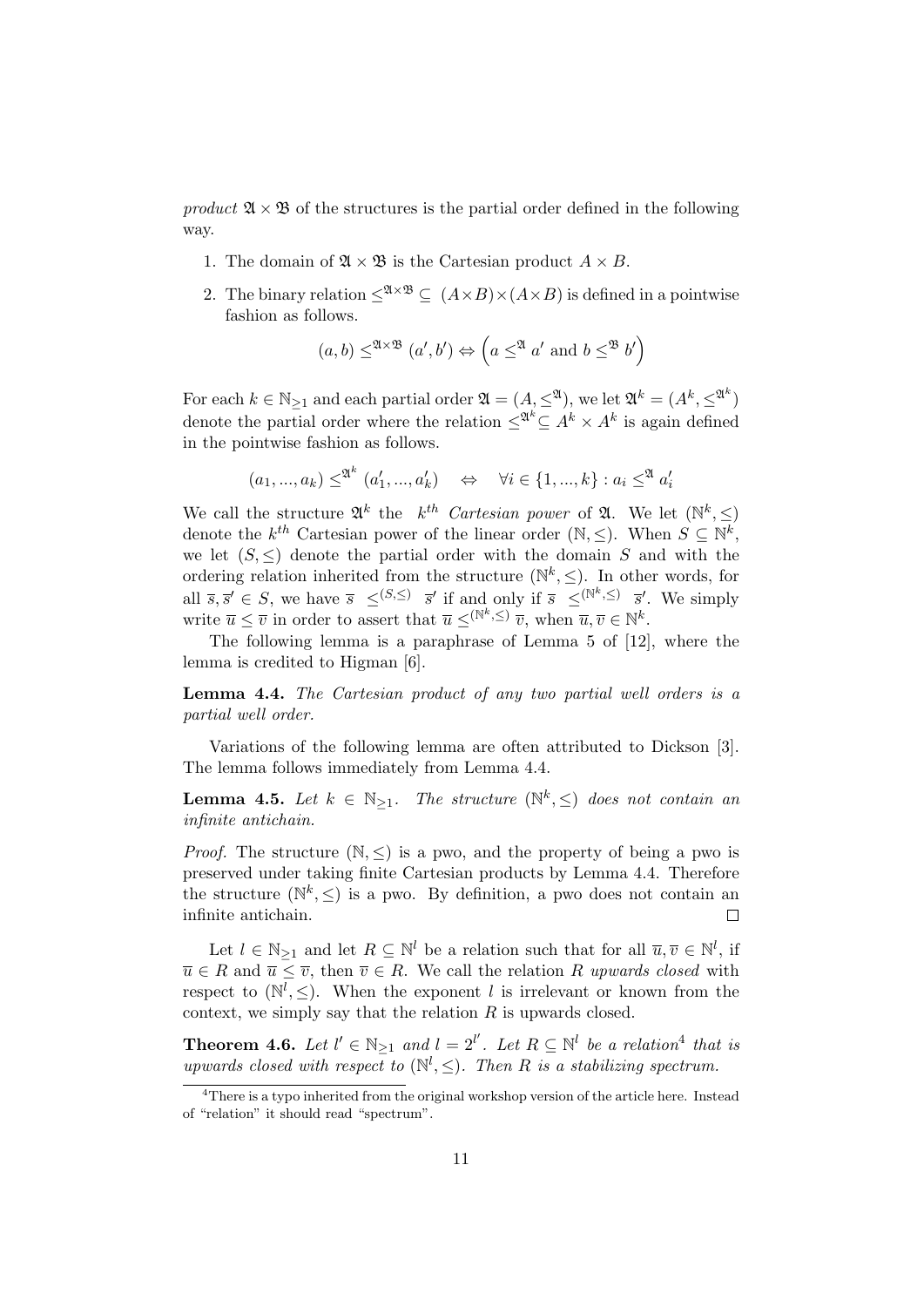*Proof.* We begin<sup>5</sup> the proof by defining a function f that maps each nonempty subset of the set  $\{1, ..., l\}$  to a natural number. Let  $C \subseteq \{1, ..., l\}$ be a non-empty set. Let  $R(C)$  denote the set consisting of exactly those tuples  $\overline{w} \in R$  that have a non-zero co-ordinate value at each co-ordinate position  $i \in C$  and a zero co-ordinate value at each co-ordinate position  $j \in \{1, ..., l\} \setminus C$ . Define the value  $f(C) \in \mathbb{N}$  as follows.

- 1. If  $R(C) = \emptyset$ , let  $f(C) = 0$ .
- 2. If  $R(C) \neq \emptyset$ , choose some  $\overline{w} \in R(C)$ . Let  $W \subseteq R(C)$  be a maximal antichain of  $(R(C) \leq)$  with  $\overline{w} \in W$ , i.e., let W be an antichain of  $(R(C), \leq)$  such that for all  $\overline{u} \in R(C) \setminus W$ , there exists some  $\overline{v} \in W$ such that  $\overline{u} < \overline{v}$  or  $\overline{v} > \overline{u}$ . By Lemma 4.5, we see that the set W is finite. Thus there exists a maximum co-ordinate value occurring in the tuples in W. Let  $f(C)$  to be equal to this value.

(Notice that we have some freedom of *choice* when defining the function  $f$ , so there need not be a unique way of defining the function.)

With the function  $f$  defined, call

$$
n = max({ f(C) | C \subseteq {1, ..., l}, C \neq \emptyset }).
$$

We establish that n is a stabilizer for the relation  $R$ . We assume, for the sake of contradiction, that there there exist integers  $k, k' > n$  and  $m_1, ..., m_{i-1}, m_{i+1}, ..., m_l \in \mathbb{N}$  such that the equivalence

$$
(m_1, ..., m_{i-1}, k, m_{i+1}, ..., m_l) \in R
$$
  

$$
\Leftrightarrow
$$
  

$$
(m_1, ..., m_{i-1}, k', m_{i+1}, ..., m_l) \in R.
$$

does not hold. Let  $k < k'$ . As by assumption the relation R is upwards closed, it must be the case that

$$
(m_1, ..., m_{i-1}, k, m_{i+1}, ..., m_l) \notin R
$$
  
and  

$$
(m_1, ..., m_{i-1}, k', m_{i+1}, ..., m_l) \in R.
$$

Otherwise we would immediately reach a contradiction. Call

$$
\overline{w}_k = (m_1, ..., m_{i-1}, k, m_{i+1}, ..., m_l)
$$
  
and  
 $\overline{w}_{k'} = (m_1, ..., m_{i-1}, k', m_{i+1}, ..., m_l).$ 

Let  $C^* \subseteq \{1, ..., l\}$  be the set of co-ordinate positions where the tuple  $\overline{w}_{k'}$ (and therefore also the tuple  $\overline{w}_k$ ) has a non-zero co-ordinate value. Let

<sup>&</sup>lt;sup>5</sup>As  $\emptyset$  is a stabilizing spectrum, we assume without loss of generality that  $R \neq \emptyset$ .

<sup>&</sup>lt;sup>6</sup>There is a typo inherited from the original workshop version of the article here. Instead of " $\overline{u} < \overline{v}$  or  $\overline{v} > \overline{u}$ " it should read " $\overline{u} < \overline{v}$  or  $\overline{v} < \overline{u}$ ".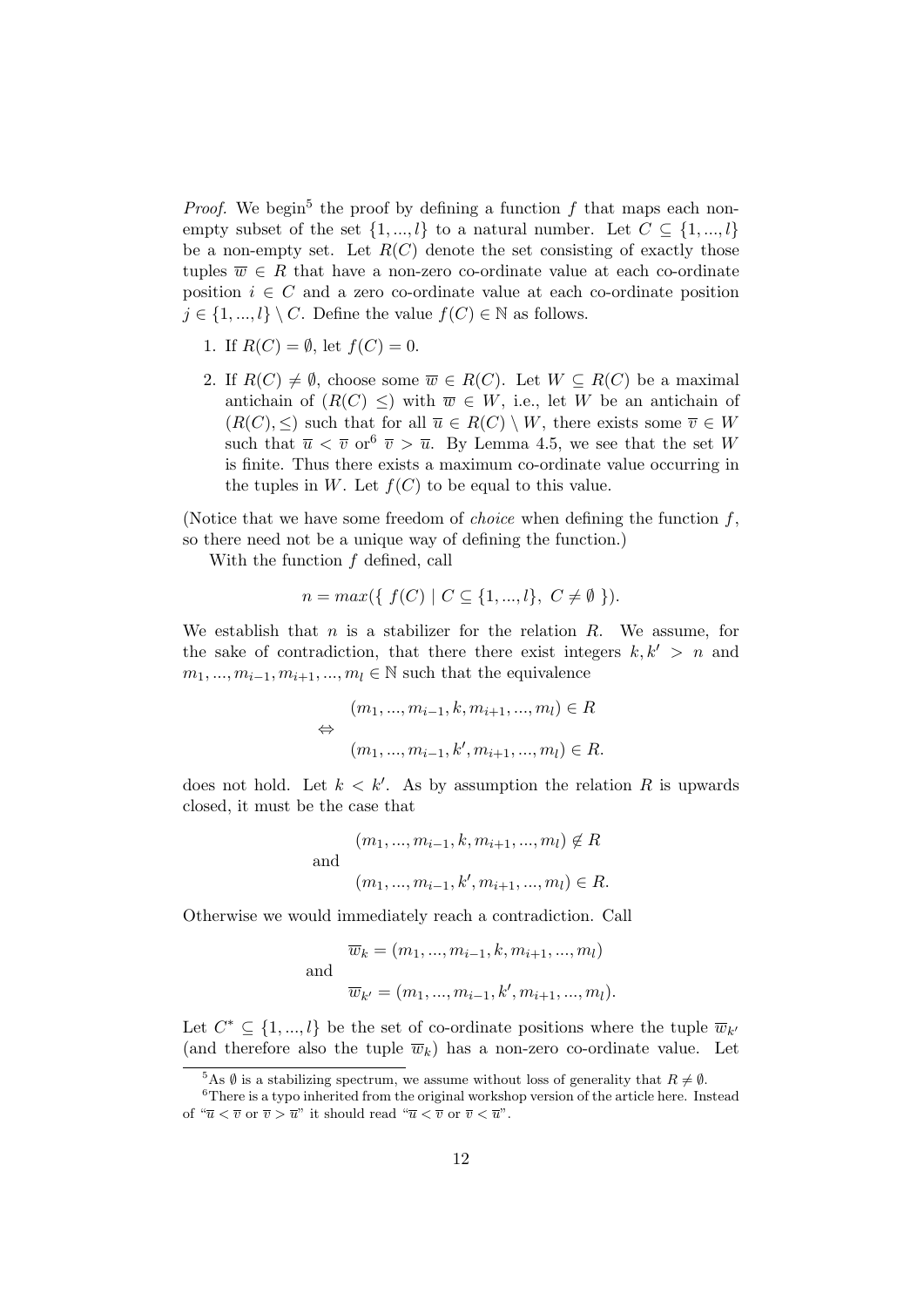$W(C^*)$  denote the domain of the maximal antichain of  $(R(C^*), \leq)$  chosen when defining the value of the function f on the input  $C^*$ . The tuple  $\overline{w}_{k'}$ cannot belong to the set  $W(C^*)$ , since the co-ordinate value k' is greater than  $n$ , and therefore greater than any of the co-ordinate values of the tuples in  $W(C^*)$ . Hence, as  $W(C^*)$  is a maximal antichain of  $(R(C^*) , \leq )$ and  $\overline{w}_{k'} \in R(C^*)$ , we conclude that there exists a tuple  $\overline{u} \in W(C^*)$  such that  $\overline{w}_{k'} < \overline{u}$  or  $\overline{u} < \overline{w}_{k'}$ . Since  $k' > f(C^*)$ , we must have  $\overline{u} < \overline{w}_{k'}$ . Therefore, as also  $k > f(C^*)$ , we conclude that  $\overline{u} < \overline{w}_k$ . Since R is upwards closed and  $\overline{u} \in R$ , we have  $\overline{w}_k \in R$ . This is a contradiction, as desired.  $\Box$ 

The following theorem is the main result of the current section.

**Theorem 4.7.** Over the class of finite models of a vocabulary  $V$  containing only unary relation symbols,  $fESO_{wo} \leq FO$ .

*Proof.* It is immediate by Theorem 3.3 that  $fESO_{wo} \neq FO$  (over finite Vmodels). It thus suffices to show that  $\text{fESO}_{wo} \leq \text{FO}$  over finite V-models.

To show that  $\text{fESO}_{wo} \leq \text{FO}$ , by Proposition 4.3 it suffices to establish that the spectrum  $R_{\varphi}$  of an arbitrarily chosen fESO<sub>wo</sub>= sentence  $\varphi$  is stabilizing. By Theorem 3.3, the spectrum  $R_{\varphi}$  is upwards closed. Therefore, by Theorem 4.6,  $R_{\varphi}$  is a stabilizing spectrum.  $\Box$ 

Corollary 4.8. Over finite models of a vocabulary containing only unary relation symbols,  $IF_{wo=}$  < FO.

Note that Theorem 4.7 applies not only to  $\text{fESO}_{wo}$  but to any system such that the definable classes of models with a unary vocabulary are closed under bloating.<sup>7</sup> Note also that the method of proof seems nonconstructive in the sense that it seems to leave open the question whether there is an effective translation from the system considered into FO.

### 4.2  $FO_{wo}=$  < IF<sub>wo</sub> over the Class of Finite Models with a Unary Vocabulary

In this subsection we establish that over the class of finite  $\{P\}$ -models, where P is a unary relation symbol, we have  $\text{FO}_{wo=} < \text{IF}_{wo=}$ . The  $\text{IF}_{wo=}$  sentence

$$
\forall x \exists y \exists z / \{x\} \big( P(y) \land (P(x) \leftrightarrow P(z)) \big)
$$

is true on a model  $\mathfrak{M}$  with three points, two of which satisfy P. The sentence is not true on a model  $\mathfrak N$  with two points, one satisfying P and one not. However,  $FO_{wo}=$  cannot separate the models  $\mathfrak{M}$  and  $\mathfrak{N}$ . This is seen by a straightforward Ehrenfeucht-Fraïssé argument involving a version of the Ehrenfeucht-Fraüssé game that characterizes  $FO_{wo-}$ . Instead of the usual

<sup>&</sup>lt;sup>7</sup>Here we assume the standard convention that studies definability w.r.t. a class of finite  $V$ -models,  $V$  being finite.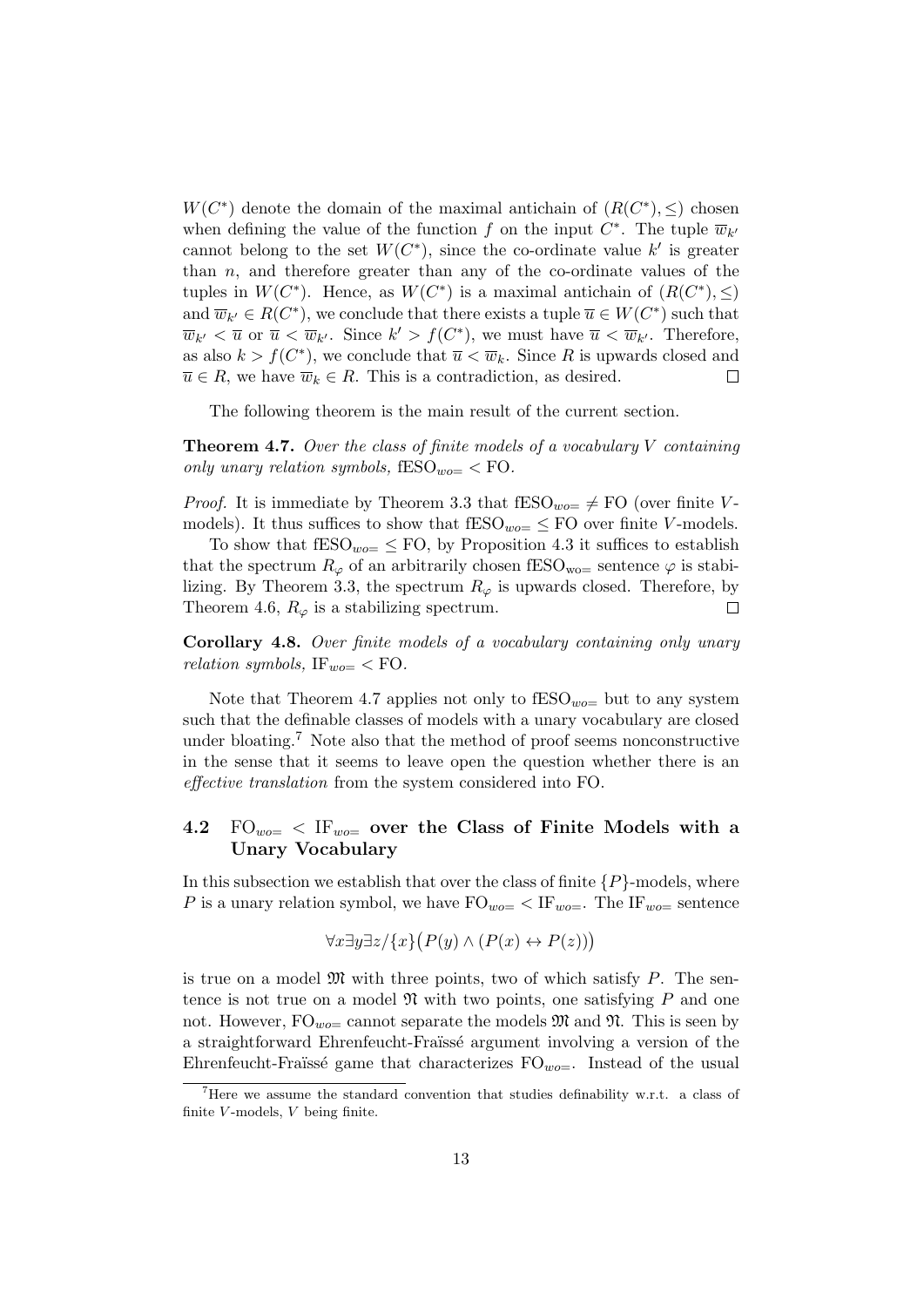partial isomorphism condition, this game involves the following end condition between the pebbles  $a_1, ..., a_k \in A = Dom(\mathfrak{A})$  and  $b_1, ..., b_k \in B$  $Dom(\mathfrak{B})$  picked during a play of the k-round game involving models  $\mathfrak A$  and B with a relational vocabulary. A play of the game defines a binary relation  $Z = \{(a_1, b_1), ..., (a_k, b_k)\}\$ . The relation Z is called a partial relativeness *correspondence* between the models  $\mathfrak A$  and  $\mathfrak B$  if for all relation symbols  $R$  in the vocabulary of the models, the condition  $Z(a'_1, b'_1), ..., Z(a'_n, b'_n)$  implies  $R^{\mathfrak{A}}(a'_1,...,a'_n) \Leftrightarrow R^{\mathfrak{B}}(b'_1,...,b'_n)$ . Here *n* is the arity of the symbol *R*. The duplicator wins the play of the game if the relation Z defined by the play is a partial relativeness correspondence. A discussion concerning the related Ehrenfeucht-Fraüssé characterization theorem can be found in [2].

**Theorem 4.9.** Over finite models of a vocabulary  $V$  containing only unary relation symbols,  $FO_{wo=} < IF_{wo}$ .

Proof. It suffices to establish that the duplicator has a winning strategy in the Ehrenfeucht-Fraïssé game for  $\mathrm{FO}_{wo}$  for any number k of rounds played on the models  $\mathfrak{M}$  and  $\mathfrak{N}$  defined above. The duplicator employs a strategy where the reply to each one of the spoiler's moves is simply a pick of any element in the correct model that satisfies exactly the same unary  $\{P\}$ -type as the element chosen by the spoiler.  $\Box$ 

**Corollary 4.10.** Over finite models of a vocabulary V containing only unary relation symbols,  $FO_{wo=} < fESO_{wo}$ .

# 5 Concluding Remarks

We have investigated the expressive power of the equality-free version of IF logic without slashed connectives. The results obtained have been established through a study of the logic  $fESO_{wo}=$ . Our principal result is that over finite models with a vocabulary containing only unary relation symbols, the logics IF<sub>wo=</sub> and fESO<sub>wo=</sub> are weaker than FO. We have also identified a model-transformation that preserves the truth of  $IF_{wo}=$  sentences.

In the future we expect to tie up some loose ends that were left undiscussed here. This includes considering infinite models. Furthermore, we wish to identify differences (rather than similarities) in the roles that different logical constructors – such as negation and identity – play in versions of IF logic and other logics of the same family such as dependence logic [16]. The full systems of dependence logic and IF<sup>\*</sup> coincide in expressive power on the level of sentences, both being able to exactly capture existential second-order logic. However, the systems might perhaps differ in expressive power when a suitable subset of the available logical constructors is uniformly removed from both systems. Another possibility is to restrict the number of available variable symbols to some finite number. The possibilities are endless indeed. Investigations along such lines should lead to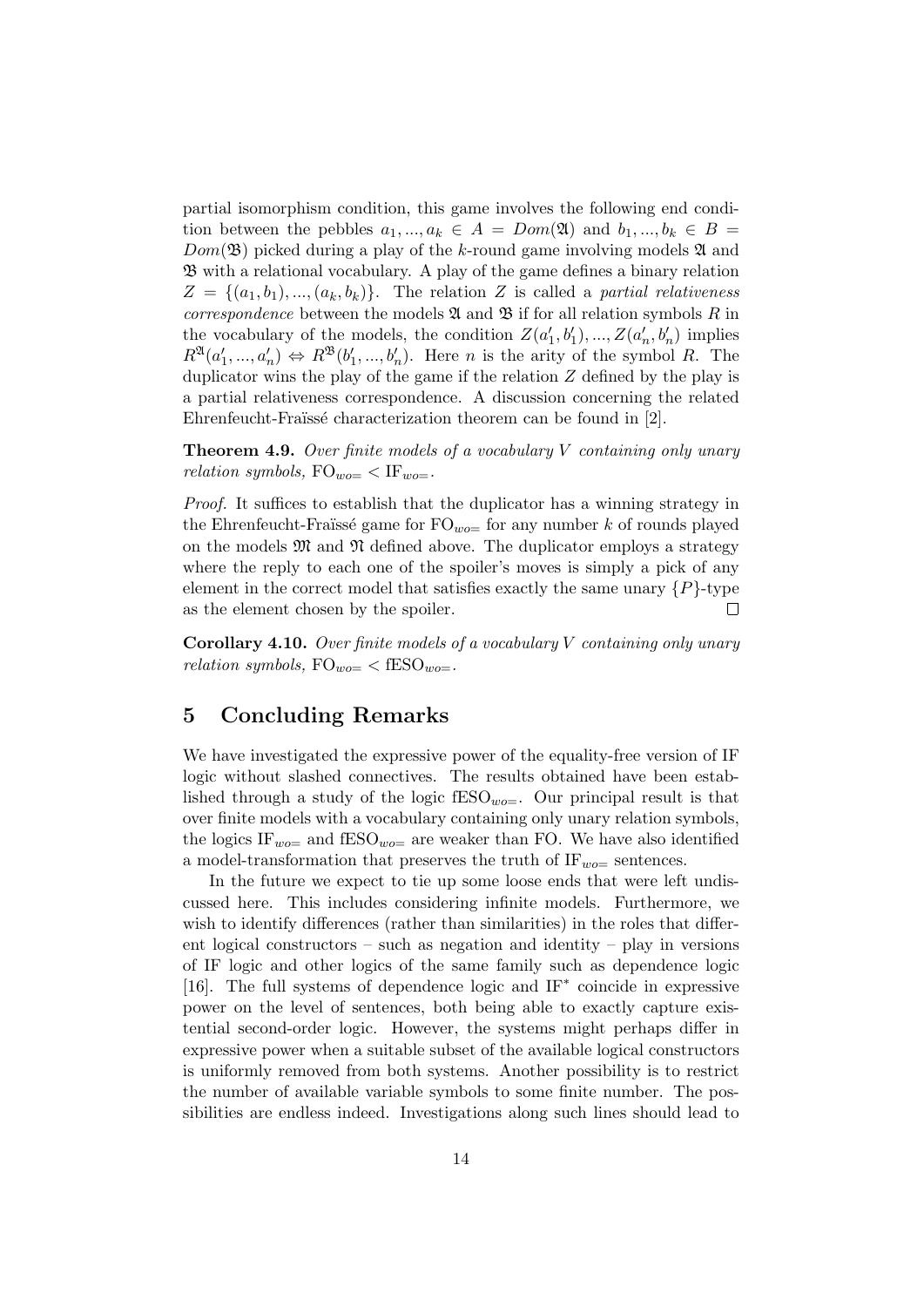a deeper understanding of the strengths and weaknesses different systems have in relation to different applications.<sup>8</sup>

Acknowledgements. The author wishes to thank Lauri Hella, Kerkko Luosto, Allen Mann and Jonni Virtema for valuable feedback.

## References

- [1] Caicedo X., Dechesne F. and Janssen T. M. V. Equivalence and Quantifier Rules for Logic with Imperfect Information. Logic Journal of the IGPL, 17(1):91-129, 2009.
- [2] Casanovas E., Dellunde P. and Jansana R. On Elementary Equivalence for Equality-free Logic. Notre Dame Journal of Formal Logic, 37(1):506- 522, 1996.
- [3] Dickson L. E. Finiteness of the Odd perfect and Primitive Abundant Numbers with n Distinct Prime Factors. American Journal of Mathematics, 35(4):413-422, 1913.
- [4] Galliani P. Probabilistic Dependence Logic. M.Sc. thesis, ILLC, 2008.
- [5] Henkin, L. Some remarks on infinitely long formulas. In Infinitistic Methods: Proceedings of the Symposium on Foundations of Mathematics, Warsaw, 29 September 1959, 167-183, Pergamon Press, 1961.
- [6] Higman G. Ordering by Divisibility in Abstract Algebras. In Proceedings of the London Mathematical Society 1952, s3-2(1):326-336, 1952.
- [7] Hintikka J. Quantifiers vs. Quantification Theory. Dialectica, 27:329-358, 1973.
- [8] Hintikka J. and Sandu G. Informational Independence as a Semantical Phenomenon. In Fenstad J. E. et al., editors, Logic, Methodology and Philosophy of Science VIII, volume 126 of Studies in Logic and the Foundations of Mathematics, 571-589, North-Holland, 1989.
- [9] Kontinen Jarmo. Coherence and Complexity in Fragments of Dependence Logic. Ph.D. thesis, ILLC, 2010.

<sup>&</sup>lt;sup>8</sup>A different kind of an intriguing possibility is to consider systems that extend FO in a similar but not the same way as IF<sup>\*</sup> logic and dependence logic. One could, for example, consider generalized atoms that could be defined atop team semantics. Such atoms would make assertions about teams in the spirit of the dependence atoms of [16]; one could assert for example that the variable x obtains only finitely many values in a team – to list one possibility.